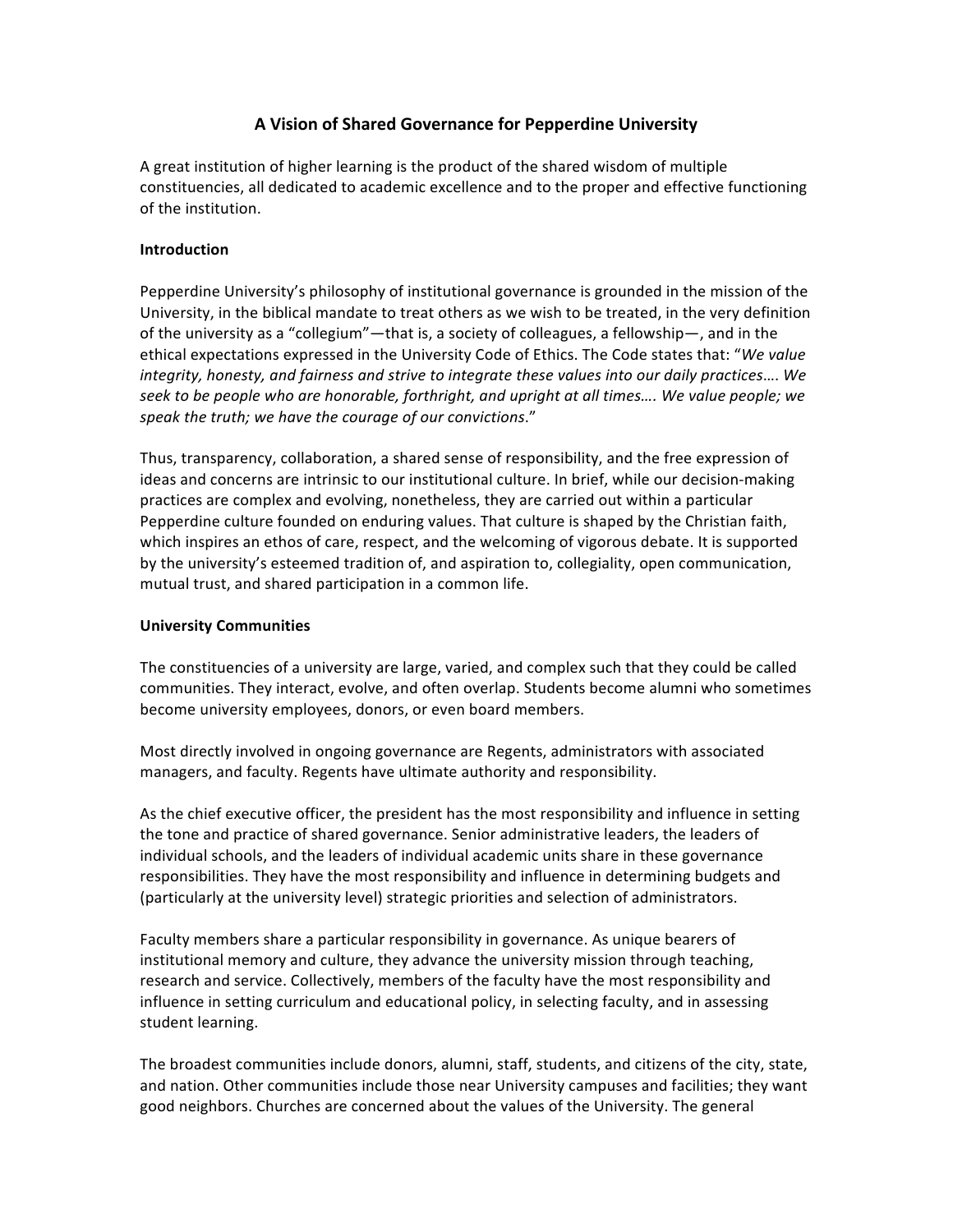academic community cares about integrity and quality. All these may hold an interest in the University's wellbeing and mutually benefit from engagement.

### An Informed, Responsive and Responsible University Community

Shared governance entails reasonable access to information, including the deliberations, recommendations, actions, and scope of authority of the institution's many committees, councils, and boards. Agenda items to be discussed are announced in a timely fashion, and the results of deliberations are appropriately posted.

Effective governance requires the active participation of faculty and administration. In this system of shared governance, faculty share decision making with the administration related to the mission and well-being of the institution. Hence, the role of faculty extends beyond teaching and research, to active participation in the stewardship of the university. Similarly, the administration leads in promoting an environment of open communication, establishing multiple avenues of consultation which lead to informed decisions concerning the institution's direction. Effective shared governance is predicated upon faculty and administration developing a shared vision of the university and working jointly toward its implementation. It requires a similar joint effort at the school level between each school's faculty and administration.

## **A Model of Shared Governance**